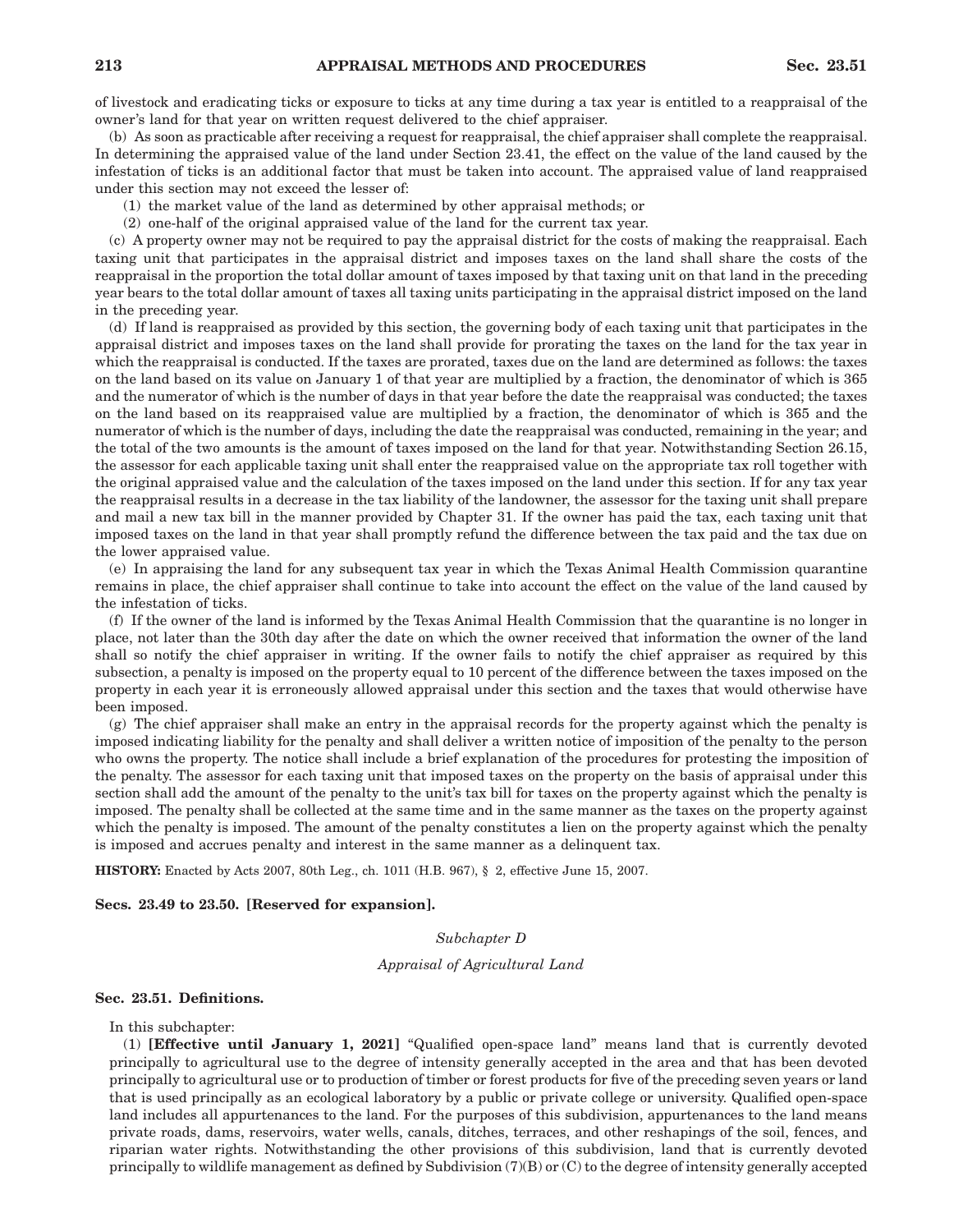in the area qualifies for appraisal as qualified open-space land under this subchapter regardless of the manner in which the land was used in any preceding year.

(1) **[Effective January 1, 2021]** "Qualified open-space land" means land that is currently devoted principally to agricultural use to the degree of intensity generally accepted in the area and that has been devoted principally to agricultural use or to production of timber or forest products for five of the preceding seven years or land that is used principally as an ecological laboratory by a public or private college or university and that has been used principally in that manner by a college or university for five of the preceding seven years. Qualified open-space land includes all appurtenances to the land. For the purposes of this subdivision, appurtenances to the land means private roads, dams, reservoirs, water wells, canals, ditches, terraces, and other reshapings of the soil, fences, and riparian water rights. Notwithstanding the other provisions of this subdivision, land that is currently devoted principally to wildlife management as defined by Subdivision (7)(B) or (C) to the degree of intensity generally accepted in the area qualifies for appraisal as qualified open-space land under this subchapter regardless of the manner in which the land was used in any preceding year.

(2) "Agricultural use" includes but is not limited to the following activities: cultivating the soil, producing crops for human food, animal feed, or planting seed or for the production of fibers; floriculture, viticulture, and horticulture; raising or keeping livestock; raising or keeping exotic animals for the production of human food or of fiber, leather, pelts, or other tangible products having a commercial value; planting cover crops or leaving land idle for the purpose of participating in a governmental program, provided the land is not used for residential purposes or a purpose inconsistent with agricultural use; and planting cover crops or leaving land idle in conjunction with normal crop or livestock rotation procedure. The term also includes the use of land to produce or harvest logs and posts for the use in constructing or repairing fences, pens, barns, or other agricultural improvements on adjacent qualified open-space land having the same owner and devoted to a different agricultural use. The term also includes the use of land for wildlife management. The term also includes the use of land to raise or keep bees for pollination or for the production of human food or other tangible products having a commercial value, provided that the land used is not less than 5 or more than 20 acres.

(3) "Category" means the value classification of land considering the agricultural use to which the land is principally devoted. The chief appraiser shall determine the categories into which land in the appraisal district is classified. In classifying land according to categories, the chief appraiser shall distinguish between irrigated cropland, dry cropland, improved pasture, native pasture, orchard, and waste. The chief appraiser may establish additional categories. The chief appraiser shall further divide each category according to soil type, soil capability, irrigation, general topography, geographical factors, and other factors that influence the productive capacity of the category. The chief appraiser shall obtain information from the Texas Agricultural Extension Service, the Natural Resources Conservation Service of the United States Department of Agriculture, and other recognized agricultural sources for the purposes of determining the categories of land existing in the appraisal district.

(4) "Net to land" means the average annual net income derived from the use of open-space land that would have been earned from the land during the five-year period preceding the year before the appraisal by an owner using ordinary prudence in the management of the land and the farm crops or livestock produced or supported on the land and, in addition, any income received from hunting or recreational leases. The chief appraiser shall calculate net to land by considering the income that would be due to the owner of the land under cash lease, share lease, or whatever lease arrangement is typical in that area for that category of land, and all expenses directly attributable to the agricultural use of the land by the owner shall be subtracted from this owner income and the results shall be used in income capitalization. In calculating net to land, a reasonable deduction shall be made for any depletion that occurs of underground water used in the agricultural operation. For land that qualifies under Subdivision (7) for appraisal under this subchapter, the chief appraiser may not consider in the calculation of net to land the income that would be due to the owner under a hunting or recreational lease of the land.

(5) "Income capitalization" means the process of dividing net to land by the capitalization rate to determine the appraised value.

(6) "Exotic animal" means a species of game not indigenous to this state, including axis deer, nilga antelope, red sheep, other cloven-hoofed ruminant mammals, or exotic fowl as defined by Section 142.001, Agriculture Code.

(7) "Wildlife management" means:

(A) actively using land that at the time the wildlife-management use began was appraised as qualified open-space land under this subchapter or as qualified timber land under Subchapter E in at least three of the following ways to propagate a sustaining breeding, migrating, or wintering population of indigenous wild animals for human use, including food, medicine, or recreation:

- (i) habitat control;
- (ii) erosion control;
- (iii) predator control;
- (iv) providing supplemental supplies of water;
- (v) providing supplemental supplies of food;
- (vi) providing shelters; and
- (vii) making of census counts to determine population;

(B) actively using land to protect federally listed endangered species under a federal permit if the land is: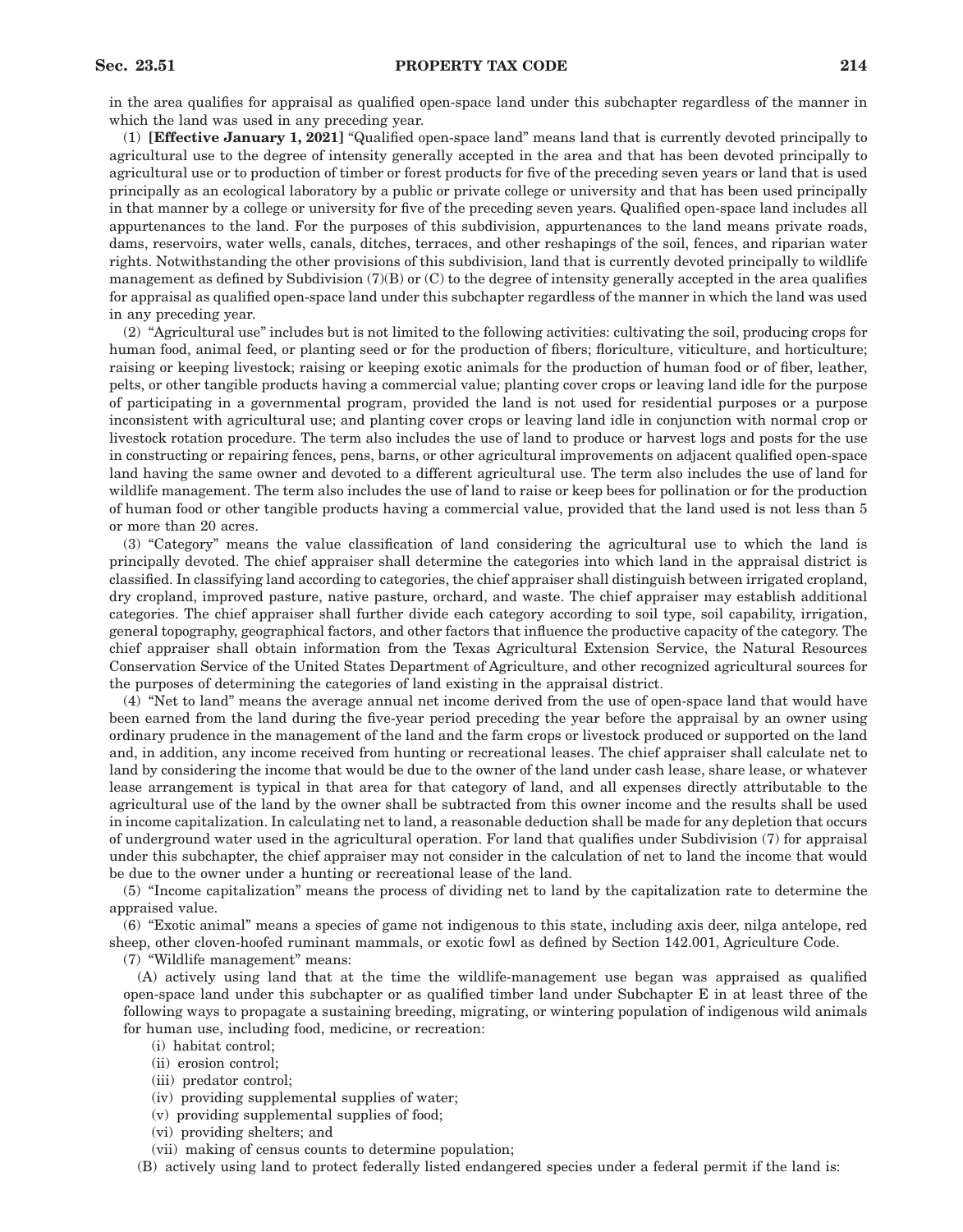(i) included in a habitat preserve and is subject to a conservation easement created under Chapter 183, Natural Resources Code; or

(ii) part of a conservation development under a federally approved habitat conservation plan that restricts the use of the land to protect federally listed endangered species; or

(C) actively using land for a conservation or restoration project to provide compensation for natural resource damages pursuant to the Comprehensive Environmental Response, Compensation, and Liability Act of 1980 (42 U.S.C. Section 9601 et seq.), the Oil Pollution Act of 1990 (33 U.S.C. Section 2701 et seq.), the Federal Water Pollution Control Act (33 U.S.C. Section 1251 et seq.), or Chapter 40, Natural Resources Code.

(8) "Endangered species," "federal permit," and "habitat preserve" have the meanings assigned by Section 83.011, Parks and Wildlife Code.

**HISTORY:** Enacted by Acts 1979, 66th Leg., ch. 841 (S.B. 621), § 1, effective January 1, 1982; am. Acts 1981, 67th Leg., 1st C.S., ch. 13 (H.B. 30), § 67, effective January 1, 1982; am. Acts 1985, 69th Leg., ch. 207 (H.B. 2045), § 1, effective September 1, 1985; am. Acts 1987, 70th Leg., ch. 773 (H.B. 1440), § 1, effective January 1, 1988; am. Acts 1987, 70th Leg., ch. 780 (H.B. 1867), §§ 1, 2, effective January 1, 1988; am. Acts 1989, 71st Leg., ch. 796 (H.B. 432), § 19, effective January 1, 1990; am. Acts 1991, 72nd Leg., ch. 560 (H.B. 1298), §§ 1—3, effective January 1, 1992; am. Acts 1993, 73rd Leg., ch. 203 (H.B. 608), § 6, effective September 1, 1993; am. Acts 1995, 74th Leg., ch. 911 (H.B. 1358), § 1, effective January 1, 1996; am. Acts 2003, 78th Leg., ch. 775 (H.B. 3607), § 1, effective January 1, 2004; am. Acts 2005, 79th Leg., ch. 817 (S.B. 760), § 1, effective January 1, 2006; am. Acts 2005, 79th Leg., ch. 1126 (H.B. 2491), § 6, effective September 1, 2005; am. Acts 2007, 80th Leg., ch. 454 (H.B. 604), § 1, effective January 1, 2008; am. Acts 2007, 80th Leg., ch. 1112 (H.B. 3630), § 3, effective January 1, 2008; am. Acts 2009, 81st Leg., ch. 495 (S.B. 801), § 1, effective January 1, 2010; am. Acts 2011, 82nd Leg., 1st C.S., ch. 4 (S.B. 1), § 46.01, effective September 28, 2011; am. Acts 2019, 86th Leg., ch. 360 (H.B. 639), § 1, effective January 1, 2021.

## **NOTES TO DECISIONS**

### Analysis

Constitutional Law •Equal Protection ••Scope of Protection Contracts Law •Third Parties ••Subrogation Governments •Legislation ••Interpretation Real Property Law •Financing ••General Overview •Homestead Exemptions •Property Valuation Tax Law •State & Local Taxes ••Personal Property Tax •••Exempt Property ••••General Overview ••Real Property Tax •••General Overview •••Assessment & Valuation ••••General Overview ••••Assessment Methods & Timing

## **CONSTITUTIONAL LAW**

### **Equal Protection**

**Scope of Protection.** — Tex. Tax Code Ann. § 23.51 is constitutional and does not violate equal protection simply because it requires that, in order to be a "qualified open-space land" for tax purposes, the land must have been devoted principally to agricultural use for five to seven preceding years. The purpose of the open-space exemption in § 23.51 is to preserve and benefit the family farm and the requirement that the land must have been principally devoted to agricultural use for five to seven preceding years is to ensure that the tax benefit is received only by those for whom it was intended, as opposed to someone who has just purchased the property and wants to make it temporarily agricultural so as to obtain the benefit. McCormick v. Attorney Gen. of Texas, 822 S.W.2d 814, 1992 Tex. App. LEXIS 307 (Tex. App. Fort Worth Jan. 29, 1992, no writ).

# **CONTRACTS LAW**

## **Third Parties**

**Subrogation.** — Because a debtor's land was designated for agricultural use as provided by the Tax Code, Tex. Const. art. XVI,  $\S$  50(a)(6)(I), prohibited it from being used as security for a home equity loan, but the bank was entitled to equitable subrogation for the amount paid to a third party and for taxes from the home equity loan proceeds. LaSalle Bank Nat'l Ass'n v. White, No. 04-05-00548-CV, 2006 Tex. App. LEXIS 3698 (Tex. App. San Antonio May 3, 2006), op. withdrawn, sub. op., 217 S.W.3d 573, 2006 Tex. App. LEXIS 8747 (Tex. App. San Antonio Oct. 11, 2006).

## **GOVERNMENTS Legislation**

**Interpretation.** — Tex. Tax Code Ann. § 23.51(7) requires each owner-applicant, including members of a wildlife co-op, to perform "three of the seven qualifying activities" on his land in order to have his land designated as open-space land through the wildlife management classification. Cordillera Ranch, Ltd. v. Kendall County Appraisal Dist., 136 S.W.3d 249, 2004 Tex. App. LEXIS 1998 (Tex. App. San Antonio Mar. 3, 2004, no pet.).

## **REAL PROPERTY LAW**

### **Financing**

**General Overview.** — Plaintiff mortgagor's property, if later re-designated as agricultural, was protected from forced sale under Tex. Const. art. XVI, § 50(a)(6)(I), regardless of its designation when the debt was incurred, but issues of fact existed on whether the land qualified as agricultural under Tex. Tax Code Ann. subchs. C, D, when defendant bank sought to foreclose. Marketic v. U. S. Bank Nat'l Ass'n, 436 F. Supp. 2d 842, 2006 U.S. Dist. LEXIS 43038 (N.D. Tex. 2006).

**HOMESTEAD EXEMPTIONS.** — Tex. Const. art. XVI,  $§ 50(a)(6)(I)$ 's use of the phrase "designated for agricultural use as provided by statutes governing property tax" referred to land put to an agricultural use as defined by, and assessed for tax purposes under, both Tex. Tax Code Ann. § 23.42 and Tex. Tax Code Ann. § 23.51; because the homeowner's land was designated for agricultural use, the Texas Constitution prohibited it from being used as security for a home equity loan. LaSalle Bank Nat'l Ass'n v. White, 217 S.W.3d 573, 2006 Tex. App. LEXIS 8747 (Tex. App. San Antonio), reh'g denied, No. 04-05-00548-CV, 2006 Tex. App. LEXIS 11288 (Tex. App. San Antonio Oct. 11, 2006).

Plaintiff mortgagor's property, if later re-designated as agricultural, was protected from forced sale under Tex. Const. art. XVI, §  $50(a)(6)(\overline{I})$ , regardless of its designation when the debt was incurred, but issues of fact existed on whether the land qualified as agricultural under Tex. Tax Code Ann. subchs. C, D, when defendant bank sought to foreclose. Marketic v. U. S. Bank Nat'l Ass'n, 436 F. Supp. 2d 842, 2006 U.S. Dist. LEXIS 43038 (N.D. Tex. 2006).